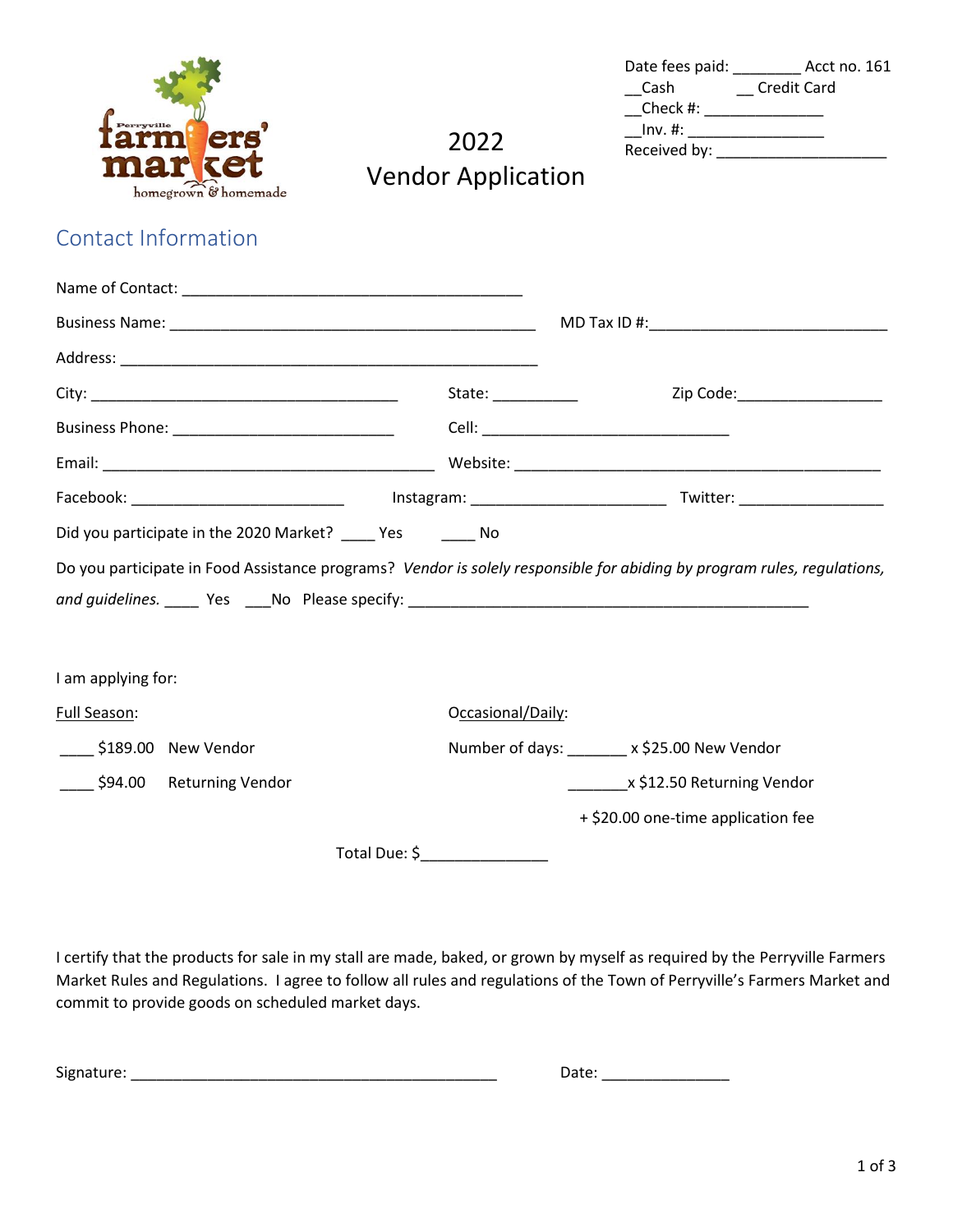Full Season Vendors only: Please rank, in order of preference, your choice of stall location. Choose at least three.

|  |    | -                        |  |
|--|----|--------------------------|--|
|  |    | $\overline{\phantom{a}}$ |  |
|  | -- |                          |  |
|  |    |                          |  |
|  |    | ~~                       |  |

*All Vendors: Choice of booth location is not guaranteed. Booth locations are assigned on a first-come, first-serve basis.*



*Note: Map not to scale. Vendor stall and electrical outlet locations are approximate.*